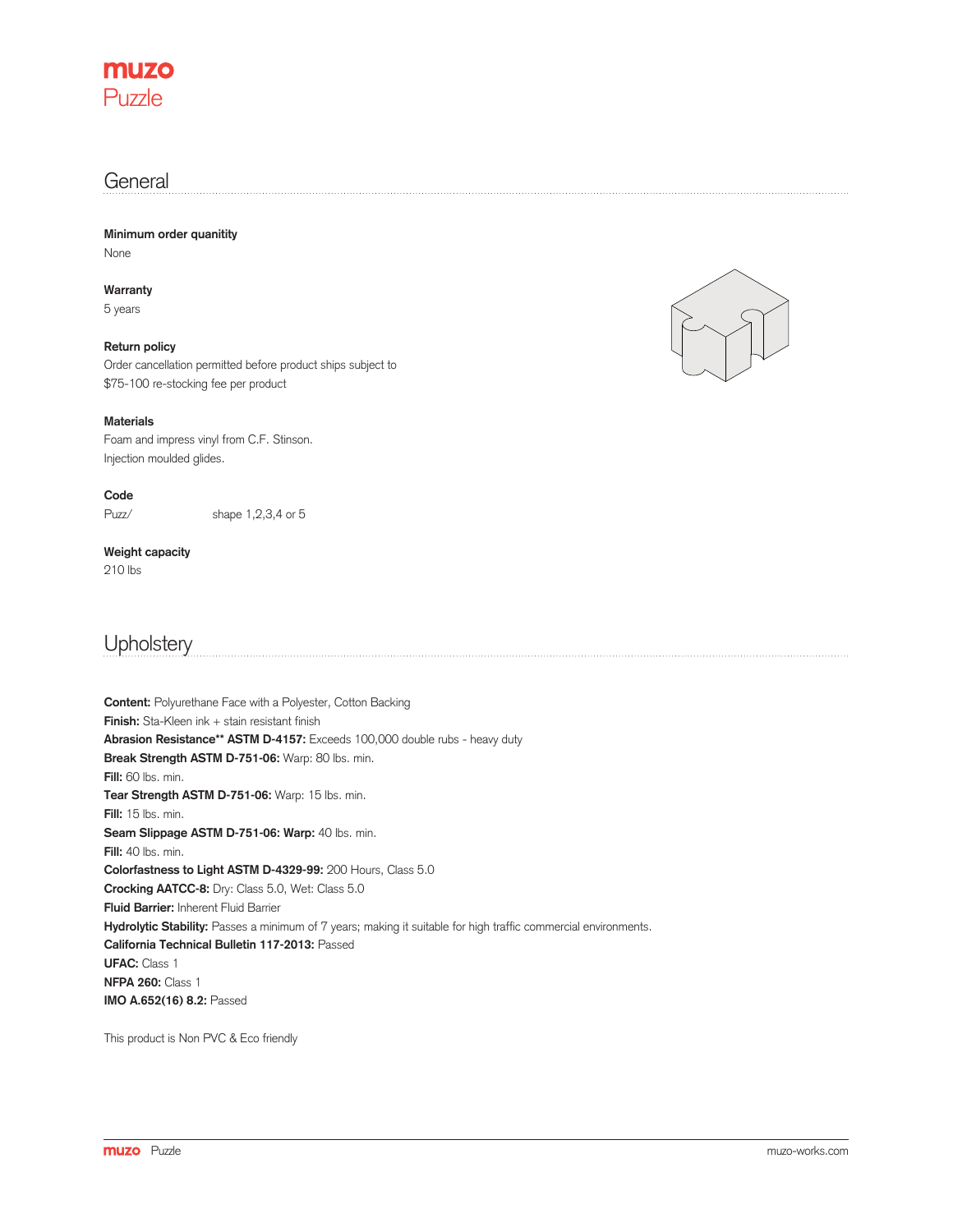

#### Finishes

Non PVC

| <b>IPS80 Fire Truck</b> | IPS81 Fawn     | IPS82 Teal  | IPS90 Onyx      | IPS84 Cement |
|-------------------------|----------------|-------------|-----------------|--------------|
|                         |                |             |                 |              |
|                         |                |             |                 |              |
| IPS85 Navy              | IPS86 Cucumber | IPS87 Taupe | IPS89 Carbonite |              |

## Product dimensions

| Product type | Height | Width | Depth | Weight | Glides      |
|--------------|--------|-------|-------|--------|-------------|
| Puzzle       | 17"    | 16"   | 27"   | 8 lbs  | 2" diameter |

# Packaging information

| Product type | Height | Width | Depth     | Weight |
|--------------|--------|-------|-----------|--------|
| Puzzle       | 17"    | 16"   | <b>ワア</b> | 9 lbs  |

 $\frac{1}{\sqrt{2}}$